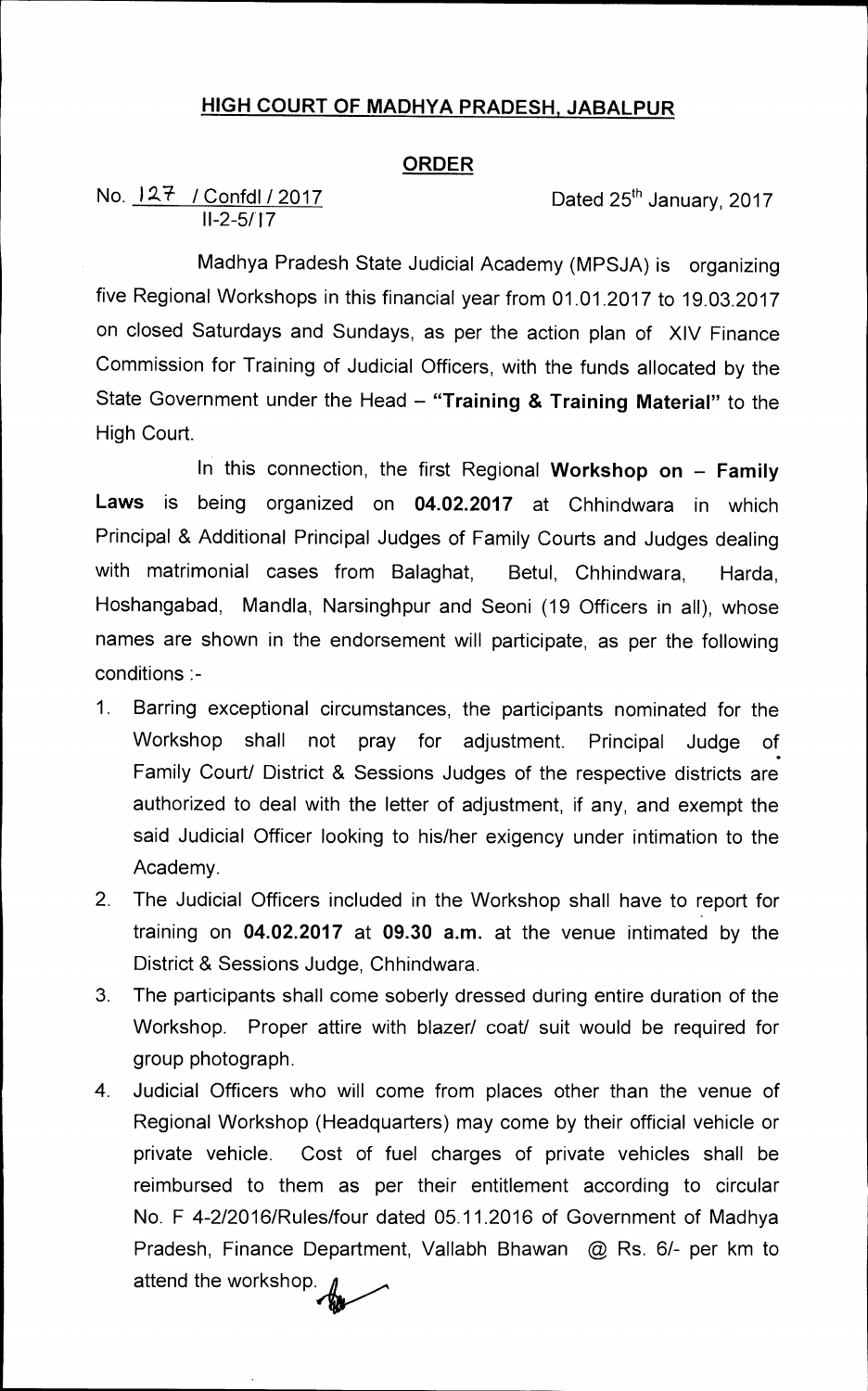Respective District & Sessions Judges from whose districts Judicial Officers have been nominated for the Workshop shall be allotted fund for reimbursement of TA bills of the participant Judicial Officers.

- 5. The District & Sessions Judge, Chhindwara has to provide all logistic support like arranging public address system, conference hall having capacity to accommodate atleast 20 Judicial Officers etc. required for conducting the said workshop, stay arrangements of the participants/Officers & Staff of MPSJA, catering services, etc.
- 6. During Workshop, breakfast, working lunch and tea twice with light snacks shall be served. The outstation participants shall be provided dinner packs, on request.
- 7. Stay arrangement shall be provided on single / twin sharing basis for the participants.
- 8. The District Judge may utilize the services of two of the Judges from District Judiciary for logistic support and they shall be paid remuneration of Rs. 1,000/- per head and the District Judge shall be paid remuneration of Rs. 1,500/- for guidance and providing logistic support, which shall be adjusted towards their honorarium paid as guest faculty.

Class III and Class IV employees (two each) of the District Headquarters whose services will be utilized during the workshop, an incentive of Rs. 450/- to Class III employees and Rs. 250/- to Class IV employees shall be provided.

9. Judicial Officers at regional headquarters or from other places, whose services are utilized as Guest Faculty for the purpose of workshop, shall be paid honorarium as per High Court Order dated 26.08.2016.

**BY ORDER OF HON'BLE THE ACTING CHIEF JUSTICE** 

*1 1*  **(MANOHAR MAMTA I) 1FEGISTRAR GENERAL** 

Dated  $25<sup>th</sup>$  January, 2017

Endt. No. **I 28 /** Confdl / 2017 II-2-5/17

Copy forwarded to :-

- 1 The Deputy Controller, Govt. Central Press, Arera Hills, Habibganj, Bhopal-6 for publication in the next issue of the M.P. Gazaette.
- 2 The Principal Secretary, Govt. M.P. Law & Legislative Affairs Department, 1st Floor, Vindhyachal Bhawan, Bhopal, Pin 462 006, for information.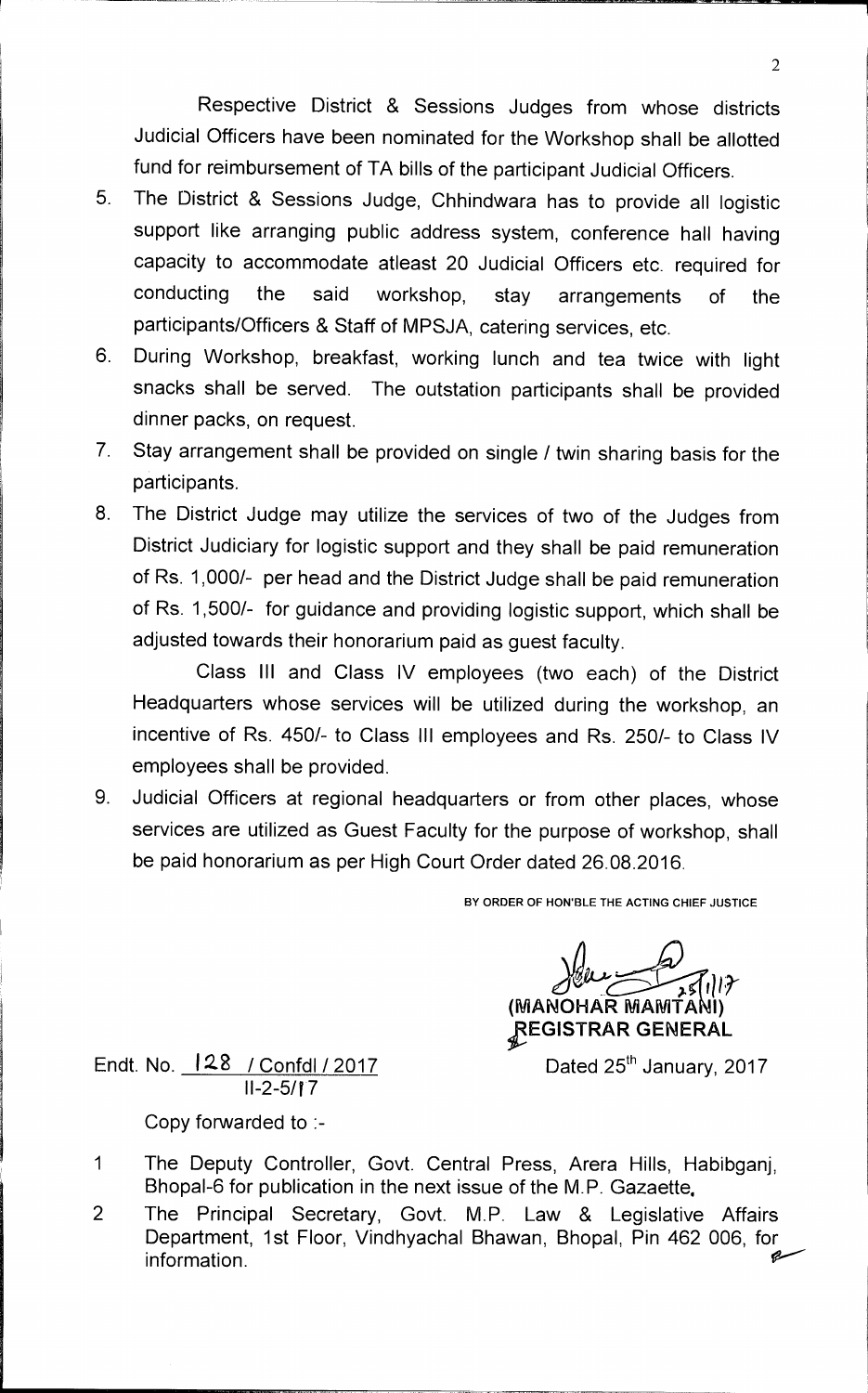- 3 The Accountant General, (I), M.P. Gazetted Audit Department, Gwalior, for information.
- 4 The Accountant General, (II), Gwalior, for information.
- 5.
- 1. Shri Mahesh Prasad Awasthi, Principal Judge, Family Court, **Narsinghpur**
- 2. Shri Ram Niwas Patel, Principal Judge, Family Court, Mandla
- 3. Ku. Bharti Baghel, Principal Judge, Family Court, Harda
- 4. Shri Deorao Gujarkar, Principal Judge, Family Court, Chhindwara
- 5. Shri Umesh Kumar Gupta, Principal Judge, Family Court, Balaghat
- 6. Shri Dev Narayan Patil, Principal Judge, Family Court, Betul
- 7. Shri Mahendra Singh Tomar, I ADJ, Multai, District Betul
- 8. Shri Mohan P. Tiwari, II ADJ, Multai, District Betul
- 9. Shri Ramesh Chandra Chaurasia, I ADJ, Pipariya, District Hoshangabad
- 10. Shri Kripa Shankar Shakya, I ADJ, Sohagapur, District Hoshangabad
- 11. Shri Prashant Kumar Nigam, I ADJ, Waraseoni, District Balaghat
- 12. Smt. Norin Nigam, II ADJ, Waraseoni, District Balaghat
- 13. Ku. Pratibha Satwane, Ill ADJ, Gadarwara, District Narsinghpur
- 14. Ku. Manjulata Chaturvedi, II ADJ, Gadarwara, District Narsinghpur
- 15. Shri Manoj Kumar Mandloi, ADJ, Lakhnadone, District Seoni
- 16. Shri Alok Awasthi, AJ to I ADJ, Chhindwara
- 17. Shri Suresh Singh, ADJ, Amarwara, District Chhindwara
- 18. Shri Deepak Gupta, **I** ADJ, Mandla
- 19. Smt. Jyoti Vinodiya Verma, II ADJ, Mandla

## **With a direction to participate in the Regional Workshop to be organized on 04.02.2017 from 09.30 a.m. at Chhindwara.**

- 6. The District and Sessions Judge, Balaghat/ Betul/ Chhindwara/ Harda/ Hoshangabad/ Mandla/ Narsinghpur/ Seoni for information and necessary action. You are further directed to send confirmation of receiving of this communication immediately, by fax.
- 7 Budgetary allocation of **Rs. 98,000/-** will be made to District & Sessions Judge, Chhindwara vide a separate order of the High Court to meet the expenses of Regional Workshop at Chhindwara **on 04.02.2017 (Saturday).**
- 8. Budgetary allocation for reimbursement of TA/fuel expenses of participant judges from the respective districts will be made to the District and Sessions Judge, Balaghat/ Betul/ Harda/ Hoshangabad/ Mandla/ Narsinghpur / Seoni vide a separate order of the High Court.

ó.

 $Z$